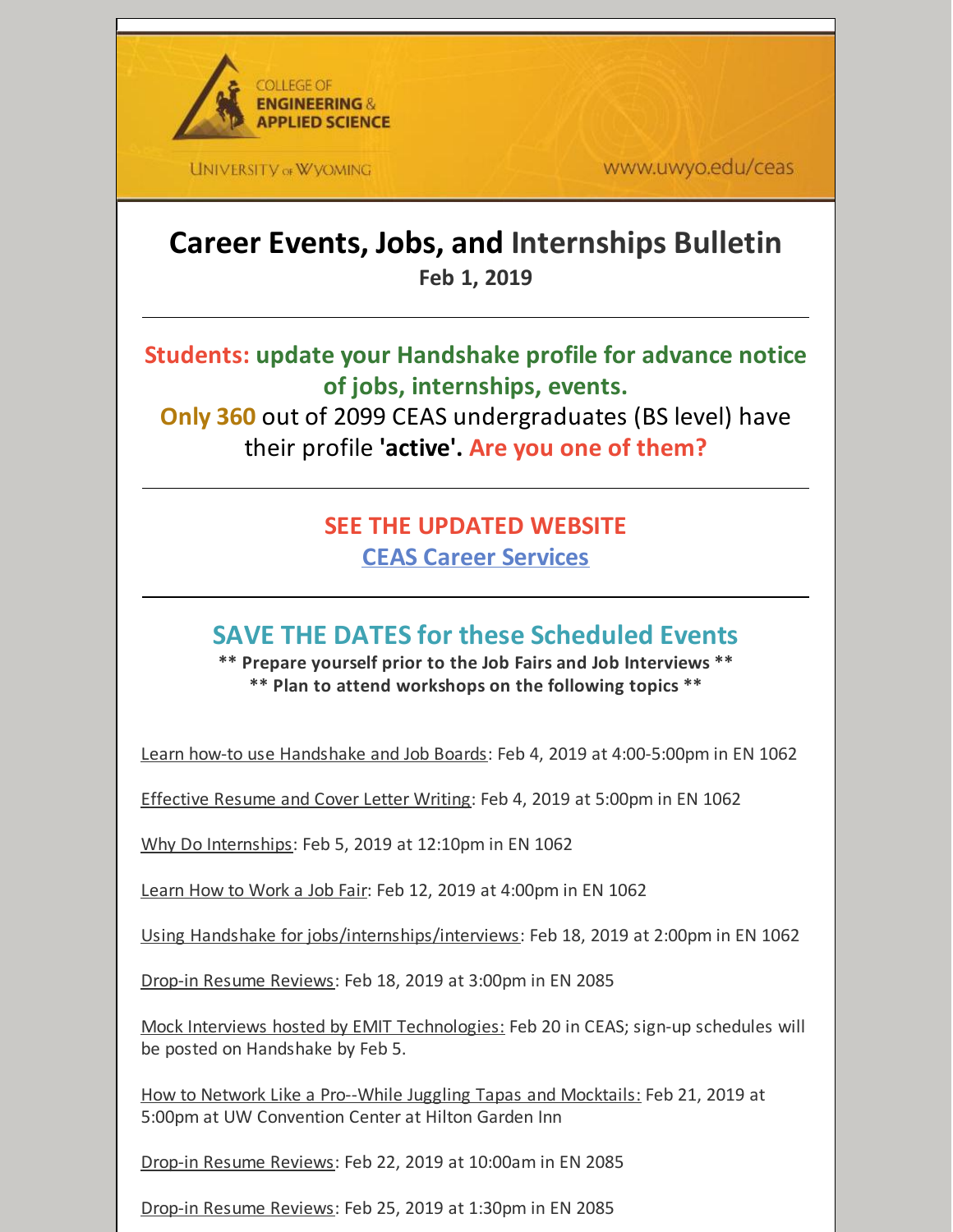Engineering and Technology Job Fair, Feb 26; 10:00am-3:00pm, Student Union Ballroom (internships too)

B.I.G Job Fair, Feb 27; 10:00am-3:00pm, Student Union Ballroom (internships too)

UW Student and Alumni Networking, Time & Date TBD

Live Local Work Local Student Career Trek – Gillette, WY – April 11-13; excused absence from classes for company site visits and alumni/company networking. Travel, hotel, meals expenses paid by UW colleges. More information below.

## **All events days/times/locations are on** *Handshake***. All events open to any UW student regardless of major or year in college**

# **Company Information Sessions**

TechnipFMC Info Session: Feb 25, 2019 at 5:30pm in EN 3070 BNSF Railway Info Session: Feb 28, 2019 at 12:00pm in EN 1062 (more info below) Halliburton Info Session: March 11, 2019 at 5:00pm in EN 3114 Live Local Work Local: April 11-13, 2019 in Gillette, WY (more info below)

This events are open to all UW students regardless of major or year in college

## **INTERNSHIPS/JOBS RECEIVED VIA EMAIL**

**(apply as directed in each notice)**

#### **EMIT TECHNOLOGIES**

EMIT is seeking a Microsoft Dynamics GP System Engineer, Drafter (Draftsman), Electrical Engineer, Manufacturing Process Engineer, Mechanical Engineer, etc. They are dedicated to solving problems and designing solutions for natural gas compression applications. They are an unbalanced force in the industry, committed to driving change, action, and progress. Their goal is to help you breathe easy. **EMIT will be on campus Wednesday, February 20, 2019 for Mock Interviews.** Interview signups will be placed in Handshake soon. Visit their website at **<https://emittechnologies.com/>** for more information about the company. **Apply at [https://emit.bamboohr.com/jobs/view.php?id=12.](https://emit.bamboohr.com/jobs/view.php?id=12)**  $(2/1/19)$ 

## **FLOW SYSTEMS**

Seeking Systems Engineering in Northern Colorado. Qualified candidates would have a BS in Mechanical Engineering, Electrical Engineering or Computer Science Engineering. Would be responsible for software and hardware development / integration, field installation and calibration, and data analysis and control. Applicants can expect up to 50% travel both domestically and internationally. **Skills include but are not limited to;** computer skills, AC/DC wiring/devices, electromechanical devices, electro-pneumatic devices, programming experience, communication and analytical skills, problem solving skills, attention to detail, independent work skills. **Applicants for full time positions starting May/June are being considered now. Full time, permanent position. Salary plus bonus and a competitive benefits package. Email Resume to: info@flowsystemsinc.com.**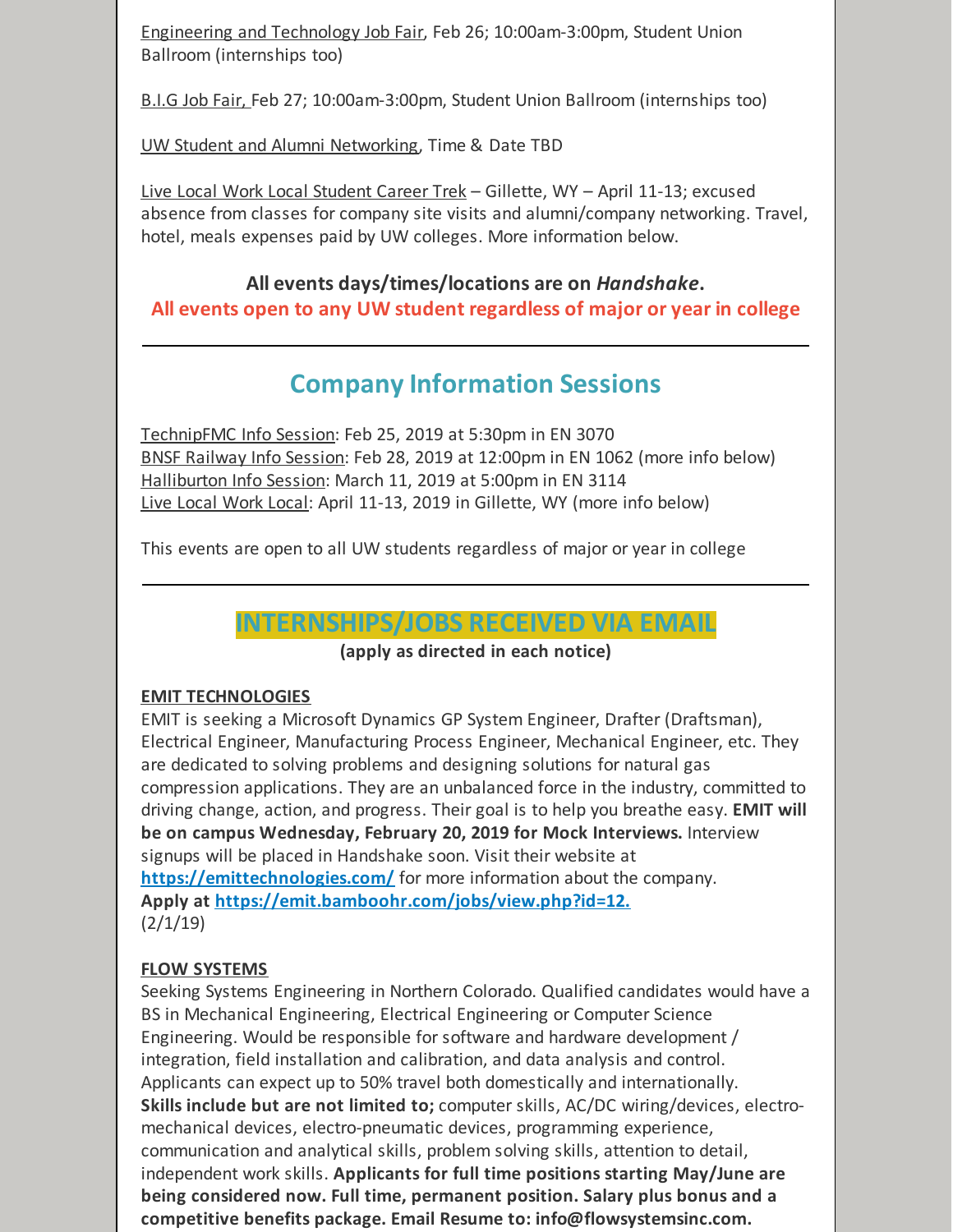$(2/1/19)$ 

#### **US ARMY CORPS OF [ENGINEERS](https://files.constantcontact.com/b2624f04701/527cbe14-4614-4e2a-871e-5c02a6e612b4.pdf) (Click to view Flier)**

Construction Division (Omaha District) is looking for Student Engineers for summer work. To be eligible for Student Engineer positions you be currently enrolled at least half time in an accredited college seeking a degree, must maintain a 2.0 term and cumulative GPA, must be enrolled through at least August 2019, and must have completed at least one full academic year.

**For more information go to: <http://www.nwo.usace.army.mil/Careers/> Applicants must send resumes, transcripts, and preferred work location to [Amanda.m.weber@usace.army.mil](mailto:Amanda.m.weber@usace.army.mil) no later than February 28th, 2019**  $(2/1/19)$ 

#### **SINCLAIR WYOMING REFINING COMPANY**

Seeking a Chemical Engineering student for a Summer Internship.

**Education/Experience needed includes,** successfully pursuing an Accredited Bachelor Degree in Chemical Engineering. Students must have completed their freshman year and have a GPA of 3.0 or higher. **The intern will be accountable to assist process engineers as they monitor the process health, optimization and management for their assigned unit(s);** assist process engineers with collecting field data around process issues, learn basics of HYSYS and work with process unit models, develop skills to use department software for orifice plate and line size calculations, develop technical speaking and writing skills, develop problem solving abilities using well established engineering principles, monitor corrosion and chemical treatment programs in area of responsibility, track energy usage and make recommendations to reduce utility cost for the process unit, provide turn-around support for area of responsibility, develop P&ID's and perform field walk-downs, initiate and support Management of Change to properly document changes made in process unit, develop knowledge of Plant Information (PI) Process to review process data and revise screens. **APPLY THROUGH HANDSHAKE**  $(2/1/19)$ 

#### **IDAHO NASA DEVELOP**

Is now accepting applications for Summer 2019 Term. They are searching for ideal candidates who are either current students, recent graduates, or early/transitioning career professionals and express a strong interest in Earth science and remote sensing. The Node Proposed Summer Term Project: West Virginia Ecological Forecasting: Using NASA Earth Observations to Support the USFS Monongahela National Forest. The Application Window is **January 21st - March 1st.** More information is found here: **<https://develop.larc.nasa.gov/apply.php>** Questions can be sent to **[kristen.dennis@ssaihq.com](mailto:kristen.dennis@ssaihq.com)**  $(2/1/19)$ 

#### **STAHLY ENGINEERING & ASSOCIATES**

Looking for a full-time structural E.I. with B.S. or M.S. in Civil Engineering to join their Bozeman or Helena, Montana Office. Successful completion of the Fundamentals of Engineering exam from NCEES. Must be prepared for both the office environment and field operations. Salary is dependent on experience and qualifications. Benefit package includes generous holiday and personal time off pay, health, dental, and vision insurance, and a 401K/profit sharing plan.Employees also enjoy other bonus/incentive opportunities.

**Mail resumes and references to Stahly Engineering & Associates, Attention: Human Resources, 3530 Centennial Drive, Helena, MT 59601**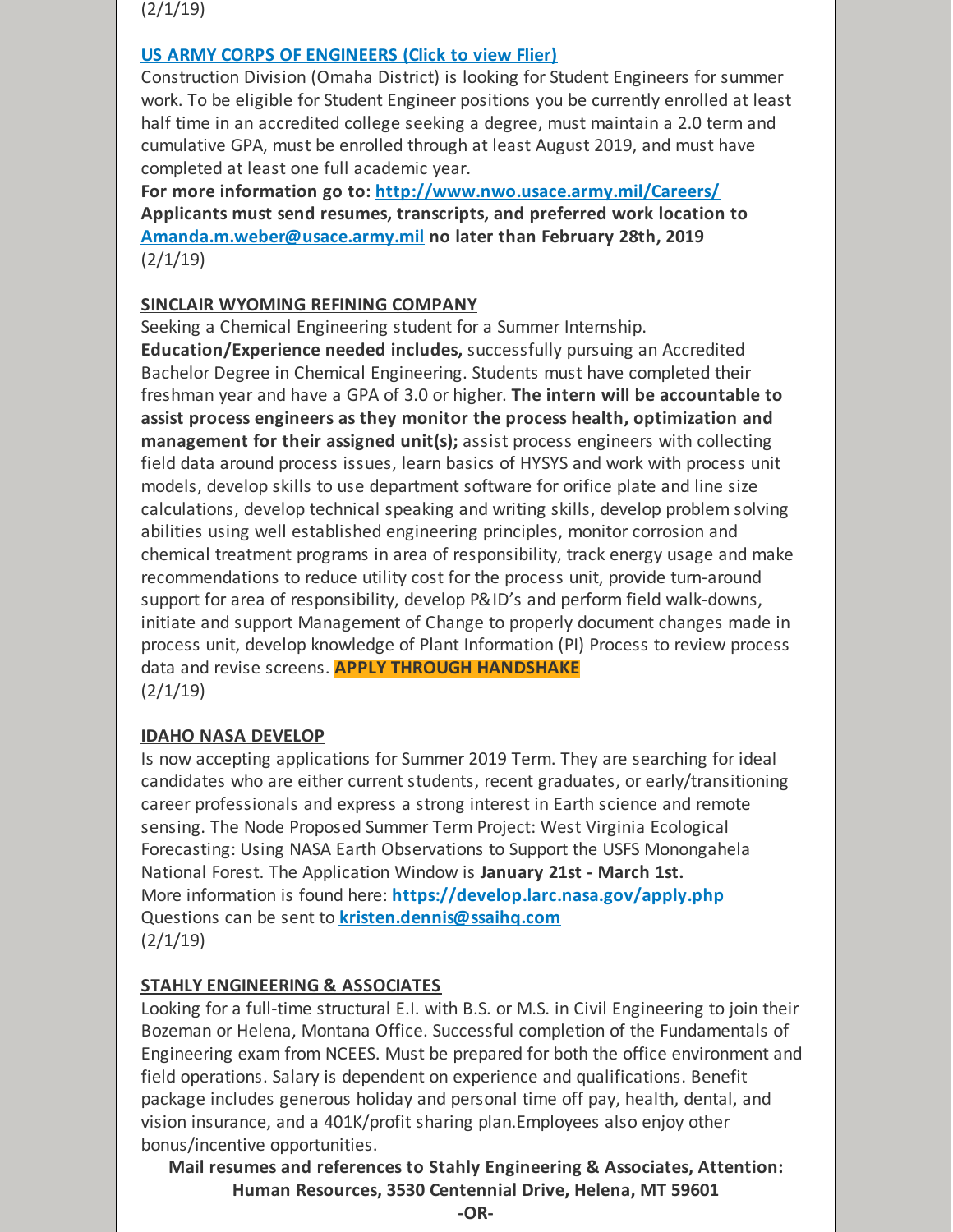#### **Email resumes and references to Stahly Engineering & Associates at mail@seaeng.com**

Applicants are encouraged to submit a resume and references prior to the career fair on February 26, 2019. Interviews may be scheduled in advance for selected candidates.

 $(2/1/19)$ 

#### **BNSF RAILWAY**

BNSF Railway has a very competitive Engineering Management Trainee (MT) Program. The Operations Management Trainee position is a leadership role at BNSF Railway. These individuals lead a diverse work group to safely and efficiently accomplish work assignments and goals that are in line with the company's vision. MT program is open to all types of engineers. Relocation assistance may be provided to those who are moving more than 50 driving miles from their permanent residence. **June or September 2019** is the anticipated start date. **Salary Range is \$68,500** with increases upon completion of MT Program which takes 6-12 months to complete. **Position is listed in Handshake for anyone to apply.**

**INFO SESSION: noon-1pm (food provided) / Questions and Meet-and-Greet to follow, until 2pm -- EN 1062**

 $(2/1/19)$ 

## **T-O ENGINEERS**

Is seeking motivated college students interested in the opportunity to secure a summer Internship. Your role as an intern for T-O would include working with project managers and, project and staff engineers. You would be hands on with projects both in and out of the office, really experiencing what it takes to be a part of a great engineering team and getting your hands dirty on the job.

**Position Requirements:** Current College Junior/Senior student studying Civil, Engineering, Survey, or a related field, computer skills a plus including experience with AutoCAD, Civil 3D and/or Microstation. Self-motivated, team-oriented with a willingness to learn.

**Apply at <https://theapplicantmanager.com/jobs?pos=t7125&fs=1.0em>**  $(2/1/19)$ 

## **BISHOP-BROGDEN ASSOCIATES, INC.**

Paid summer internship. This company is a water resources engineering firm located in Englewood, Colorado. The internship provides students an opportunity to work on water resource and water rights projects with professional engineers, geologists and hydrologists. The internship will include both office and field work. The starting and ending dates of the internship are flexible, but a minimum 8-week commitment is requested. Applicants need a minimum of three years of undergraduate education and the completion of one or more introductory **water resources engineering**/ hydrology/hydro-geology/geology courses. Other course work in water resources/agricultural engineering is helpful. To apply, please send a resume and include a brief one or two paragraph cover letter describing why you are interested in the position. Resumes and cover letters should be addressed to Tim Crawford and either mailed or e-mailed to the address below no later than **Friday, February 15,** 2019:

> Bishop-Brogden Associates, Inc. 333 W. Hampden Ave., Suite 1050 Englewood, Colorado, 80110 e-mail: [jbarnett@bbawater.com](mailto:jbarnett@bbawater.com)

For more information or to answer any questions, please call Joy Barnett, at (303) 806-8952. Their web site is [www.bbawater.com](http://www.bbawater.com).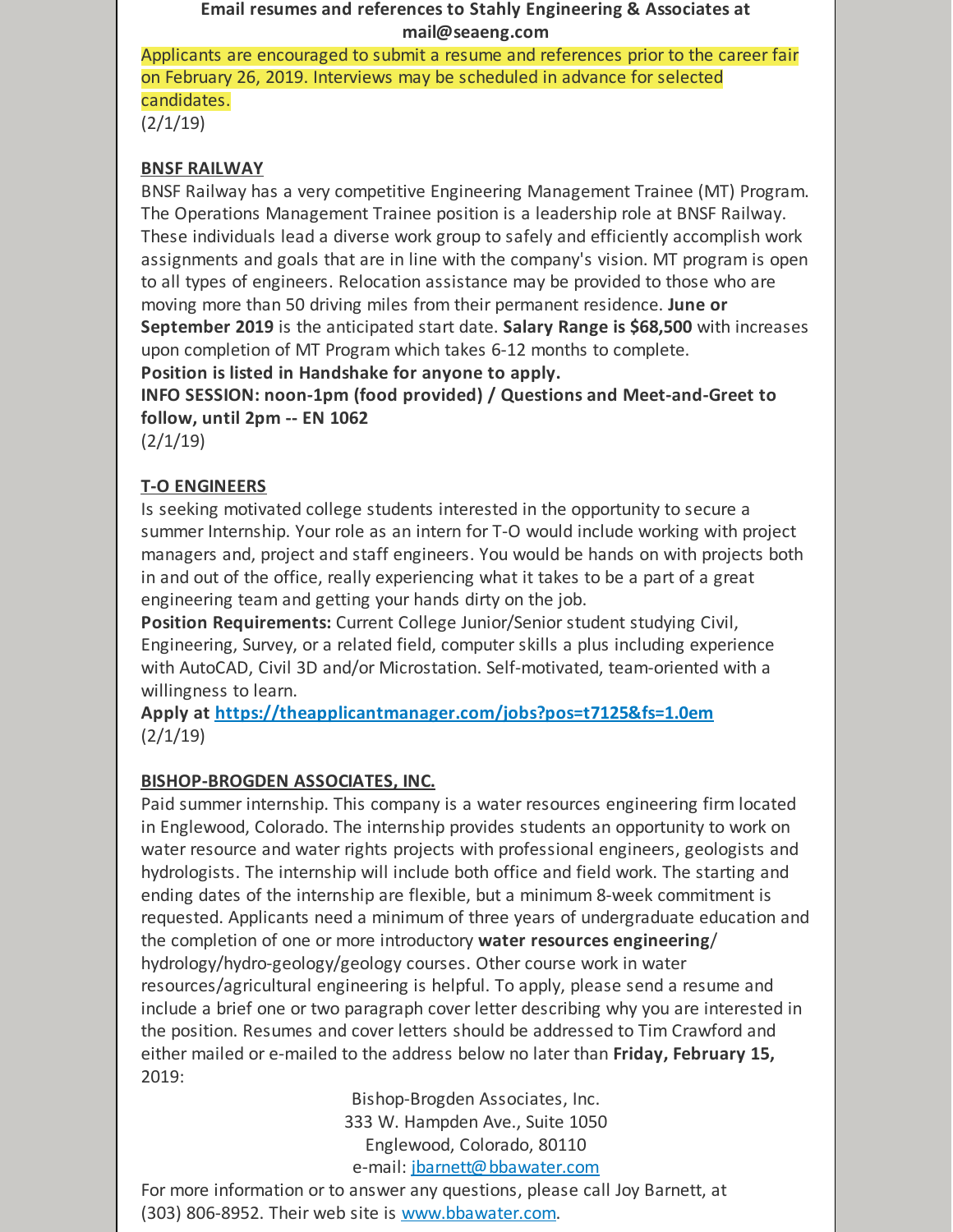(1/25/19)

#### **INTERSTATE ENGINEERING**

Seeking Civil intern(s) for their Spearfish, South Dakota team. They are looking for someone with a drive to learn and a strong work ethic to assist them through the busy construction season. Interns will work on a large array of projects, including providing construction administration and inspection services on several different private development and road reconstruction projects, assist survey crews as needed and be given the opportunity to learn the equipment and methodologies involved with surveying, and assist in design and QA/QC.

Required Qualification and Physical Demands:

- \* The ability to communicate effectively and work in a team atmosphere is crucial
- \* Good driving record and valid driver's license
- \* Ability to walk rugged terrain
- \* Ability to lift up to 40 pounds
- \* Some travel may be required
- \* Some overtime may be required
- \* Some overnight travel (expenses paid by company) required

Experience with the Microstation drafting program, assisting a survey crew, asphalt road construction, municipal water and sewer construction, and/or chip seal projects are a plus, but are not required. **Please submit questions or resumes to Ron Bengs at [ron.bengs@interstateeng.com](mailto:ron.bengs@interstateeng.com) or call (605)642-4772.**

(1/25/19)

#### **IDAHO NATIONAL [LABORATORY](https://files.constantcontact.com/b2624f04701/8df1f1d1-c92c-4158-af70-8e16d935cf6b.pdf) (Click to view Flier)**; INL is currently looking for

interns in the following areas

- \*Advanced Manufacturing Technology
- \*Advanced Transportation Technology
- \*Clean Energy Technology, Integration and Environmental Sustainability
- \*Critical Infrastructure Protection (Electrical Grid and Wireless Technologies)
- \*Cyber Security
- \*Environmental Safety, Health and Quality
- \*High Performance Computing
- \*Nuclear Fuels and Materials
- \*Nuclear Fuel Management, Recycling and Disposal
- \*Nuclear Proliferation
- \*Nuclear Power Plant Safety Systems
- \*Nuclear Reactor Designs
- \*Research Facilities, Maintenance and Operations Engineering Services
- **\*Opening available in Engineering areas as well as many others areas**

**Internship Contact: [internships@inl.gov](mailto:internships@inl.gov) [www.Inl.gov/careers](http://www.inl.gov/careers)**

(1/25/19)

## **ADVANCED RESOURCES INTERNATIONAL INC. (ARI)**

ARI is currently seeking a summer Geo Science Intern and a Research Associate for Arlington, VA or Knoxville, TN. If you believe you meet the following qualifications, please **submit your resume by e-mail to [careers@adv-res.com](mailto:careers@adv-res.com)**.

**Position Requirements include;** Working toward a geology, **engineering**, or related degree, minimum 3.0 GPA, ability to work independently and as part of a team, positive attitude and eagerness to take on technical challenges, excellent verbal and written communication and interpersonal skills, problem solving ability and commitment to quality results under schedule deadlines, solid grasp of their course of study and ability to learn, experience with standard data processing programs such as Word, Excel, etc., experience with geospatial analysis (GIS), well log analysis, and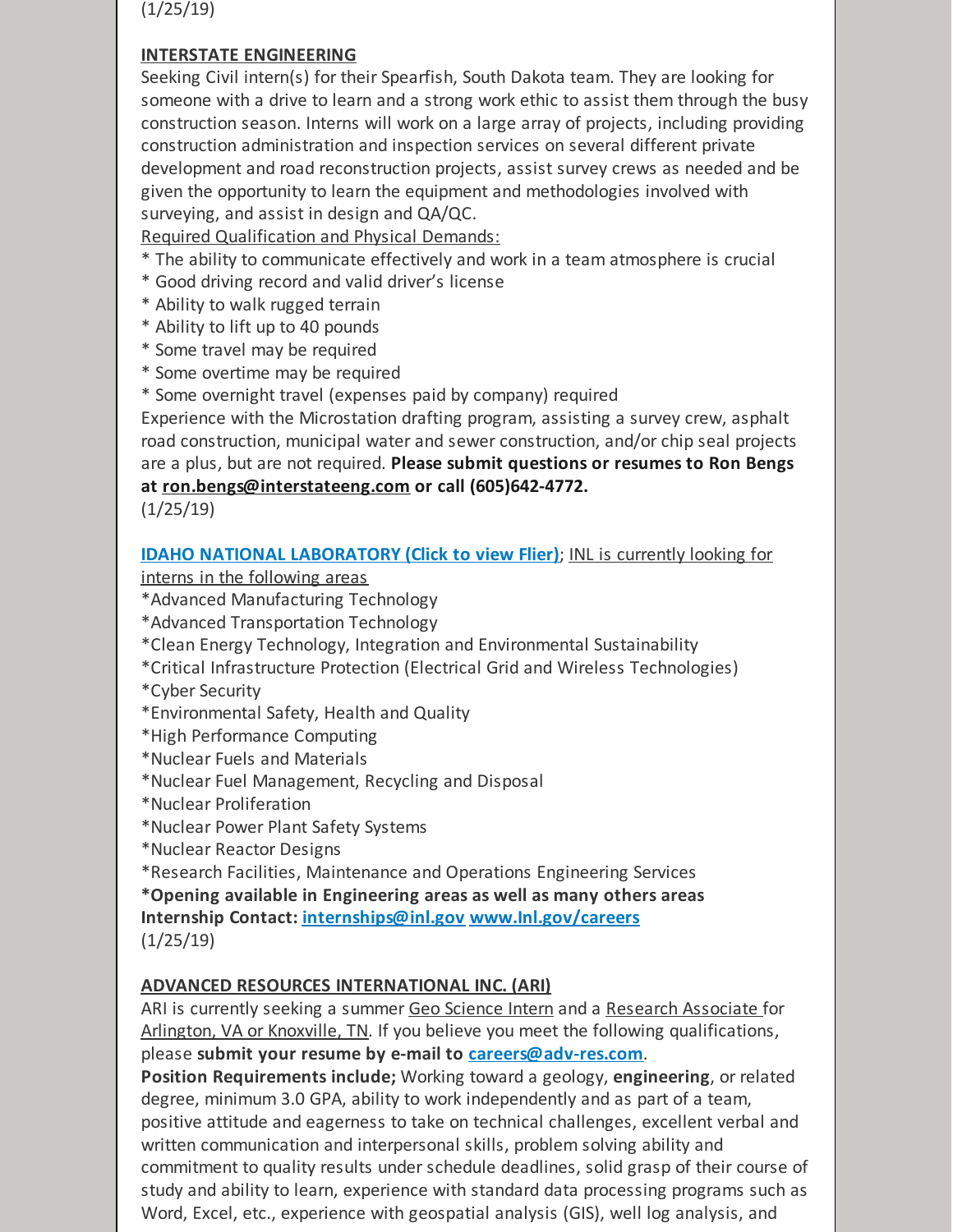geologic mapping a plus. **Selected Candidate will;** Support ongoing government, commercial, and internal efforts at ARI, Inc., which will include activities across our corporate competencies, interpret, compile and analyze data collected and draft various technical reports, complete assigned project work within schedule and budget constraints, assist with field projects on an as needed basis, and compile and interpret geologic and reservoir engineering data sets. **ARI offers a \$1500 relocation allowance**

 $(1/25/19)$ 

## **O'DELL CONSTRUCTION**

Looking for a Construction Project Manager to help supervise projects from start to finish including but not limited to, ordering materials, reviewing shop drawings, scheduling subcontractors, scheduling material orders. Construction estimating for residential and commercial projects.

**Requirements include;** Proven working experience in construction, advanced knowledge of construction management processes, means and methods, expert knowledge of building products, construction details and relevant rules,regulations and quality standards, understanding of all stages of the construction process, ability to plan and see the "big picture", competent in conflict and crisis management, leadership and management skills, and excellent time and project management skills**. Please send resumes to [rebecca@odellconstruction.net](mailto:rebecca@odellconstruction.net)** (1/25/19)

## **DISNEYCAREERS**

Is announcing the application process for fall Professional Internship opportunities: work side-by-side with industry leaders in your field of study. Imagine building upon the skills you've learned in the classroom within a family of legendary brands passionate about creating world-class experiences on a global scale. Imagine yourself in a paid Disney Professional Internship. Search the **Engineering** and Technology listings **[https://jobs.disneycareers.com/professional-internships.](https://jobs.disneycareers.com/professional-internships)**  $(1/25/19)$ 

## **UNIVERSITY OF HOUSTON**

The Department of Computer Science at UH will conduct a 10-week summer research program for undergraduate students in 2019. The program is designed to infuse qualified undergraduates with enthusiasm toward both graduate level education and a career in research. The benefits of this program include; a stipend of \$5000, a travel allowance, GRE preparation courses, and room and board in an on-campus dormitory. To be eligible for this program you must be enrolled in an accredited US university or college, be a US citizen or a permanent resident, and have knowledge of basic algorithms and data structures, plus a strong background in math.

**The deadline for application is March 15th, 2019**. REU dates are June 3rd through August 9th, 2019. For more information, including flyer, research projects and online application, please see **<http://www.cs.uh.edu/reu/>** (1/25/19)

## **UNIVERSITY OF WYOMING-ATMOSPHERIC SCIENCE**

Atmospheric Science is looking for an advanced undergraduate student in Computer Science to build a life website that graphically displays gridded model weather information plus point weather data along interstates and highways on a google map. This work would offer credit in ATSC4970, undergraduate research course. **Please contact Bart Geerts, Professor and Head, Dept. of Atmospheric Science, [geerts@uwyo.edu](mailto:geerts@uwyo.edu), for more information.**

 $(1/25/19)$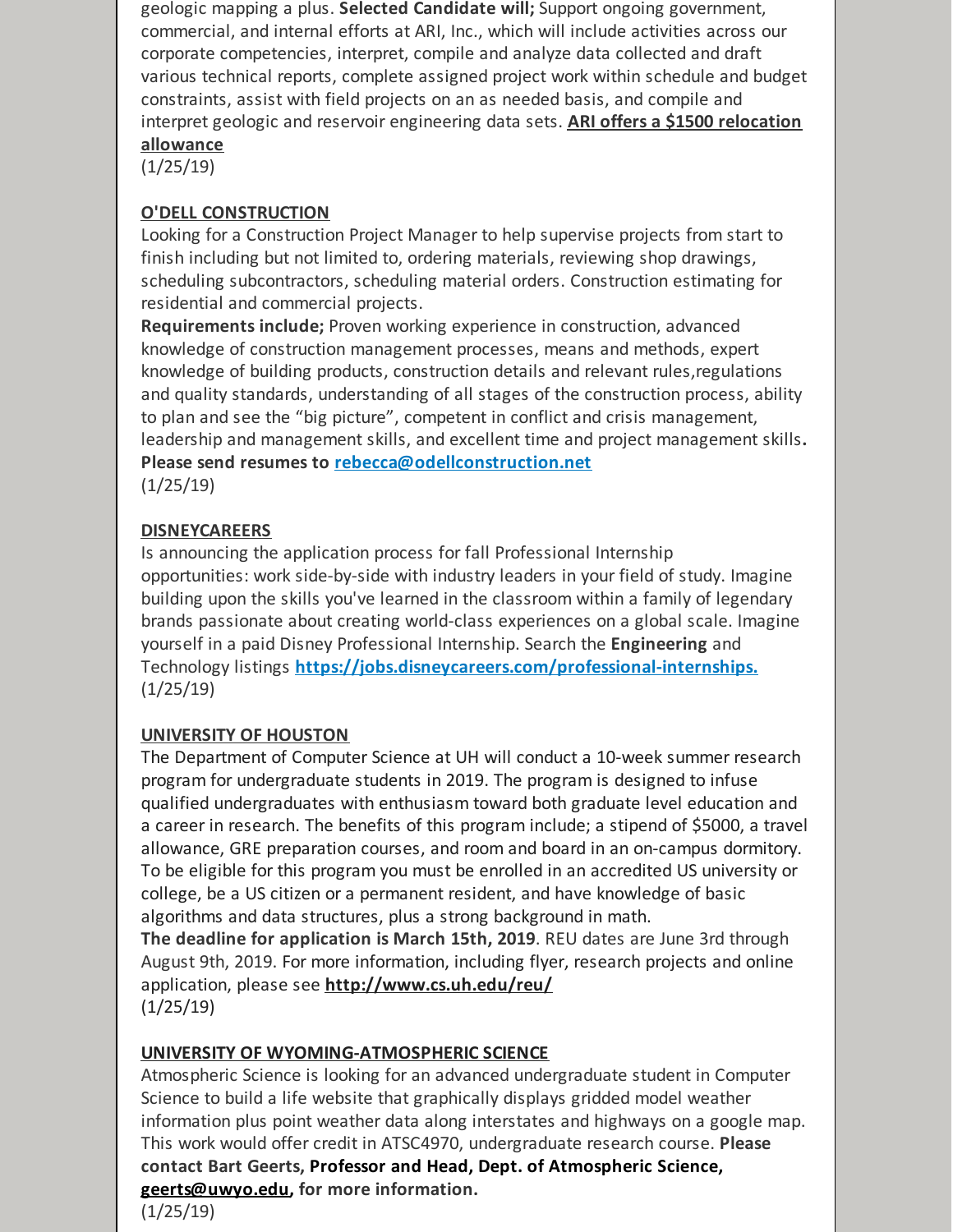#### **LIVE LOCAL WORK LOCAL STUDENT CAREER TREK TO GILLETTE, WY**

An opportunity for University of Wyoming and Gillette College students to meet with industry leaders and emerging professionals in the beautiful Wyoming community of Gillette. this city is the county seat of Campbell County with an estimated population of 32, 398. Gillette is centrally located in an area involved with he development of vast quantities of American coal, oil, and coal bed methane gas. The city calls itself the "Energy Capital of the Nation".

**Application must include**; one paper essay on the topics; of campus activities or other interests you are involved in, any academic and/or career goals, any interests in living/working in Wyoming, and/or any participation in study abroad, attendance at professional conferences or any other travel experiences (include:first name, last name, email address, student ID#, phone number, hometown, college major/gpa, anticipated graduation month/year, and local address). **Submit the application/essay and a decent looking head shot (.jpg) to Ann Jones at [aljones@uwyo.edu](mailto:aljones@uwyo.edu), as well as any questions. Priority deadline is** *February 18, 2019,* **and the FINAL DEADLINE is February 21, 2019.**

(1/25/19)



#### **\*\*\*over 100 new jobs or internships are posted daily\*\*\***

**Companies recently postings**: **American Electric Power, Fast Enterprises, LLC, BRS Architects, Tennessee State Government, National Renewable Energy Laboratory, Ford Motor Company, Visa, Inc., CrowdStrike, Inc., Space Dynamics Lab, and (many more!)**

## **Click on the [Handshake](http://www.uwyo.edu/aces/career-services/handshake.html) logo above**

**students use your UW username and password to sign-in; update your student profile if actively seeking employment opportunities**



## **Self-directed career preparation modules**

**(including resume/cover letter/interviewing/networking) Click on the [EPIC](http://www.uwyo.edu/aces/epic.html) logo above**

**students use your UW username and password to sign-in**

Are you ready for the many [upcoming](http://www.uwyo.edu/ceas/academics/advising/index.html) career events?